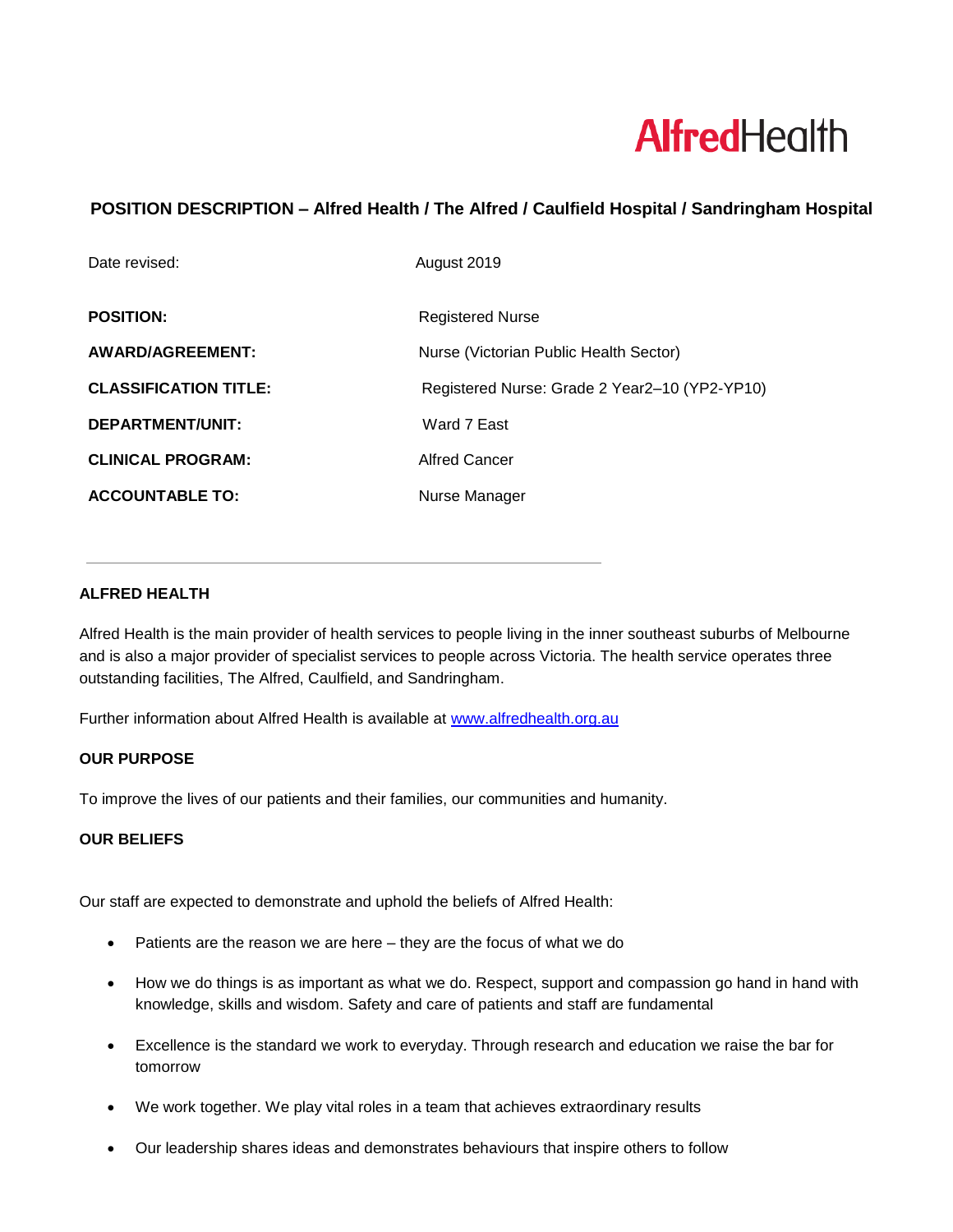#### **DEPARTMENT**

Ward 7 EAST accommodates 40 beds and provides specialist care in the following areas:

- Malignant haematology including stem cell transplantation
- Non-malignant haematology
- Statewide service for adult hemophilia
- Oncology
- Radiotherapy

Ward 7 East provides care for all patients with a diagnosis of cancer. This care is provided from diagnosis of disease to end of life care with all aspects of treatment in between. The 7 East model of care is based on a multidisciplinary approach that is designed to deliver best patient outcomes, greater patient satisfaction and ensure continuous improvement in quality of care.

#### **POSITION SUMMARY**

As a clinical nurse your practice will lead to excellence in patient care. You understand the importance of establishing a relationship between the patient and yourself in order to achieve the best possible outcomes for your patients. You demonstrate the core nursing values of patient centred care, trust and respect in every interaction with patients, carers and colleagues. As a nurse you are accountable for establishing and evaluating the patient's plan of care in partnership with the patient, their carers and other members of the health care team. You are supported in your role as a clinical nurse by all other nursing positions.

#### **KEY RESPONSIBILITIES**

- **1. Assesses the health care needs of patients. Is responsible for formulating, implementing and evaluating a plan of care, in partnership with the patient.**
	- Systematically assesses the patient, analyses data and identifies the patient's nursing needs.
	- Applying knowledge and skills, develops and documents a plan of care that reflects the identified needs of the patient.
	- Implements the plan of care by providing direct care to patients.
	- Evaluates and validates the effectiveness of nursing strategies towards meeting expected patient outcomes.
	- Involves the patient and carers in the plan of care.
	- Recognises changes in the patient's condition, takes necessary action and documents variation in the plan of care.
	- Accepts accountability for own actions and seeks guidance when a situation exceeds experience and/or knowledge.
	- Coordinates an effective discharge from hospital that reflects the needs of the patient and carers.
	- Develops, implements and evaluates teaching plans for patients and carers that meet their learning needs and facilitates informed decision-making.
- **2. Develops and maintains collaborative relationships with all disciplines.**
	- Respects decisions and actions of other staff; collaborates with team members to achieve desired patient outcomes.
	- Contributes to interdisciplinary team meetings and ward rounds to facilitate patient care goals.

#### **3. Supports and participates in evidence-based programs to evaluate and improve the quality of**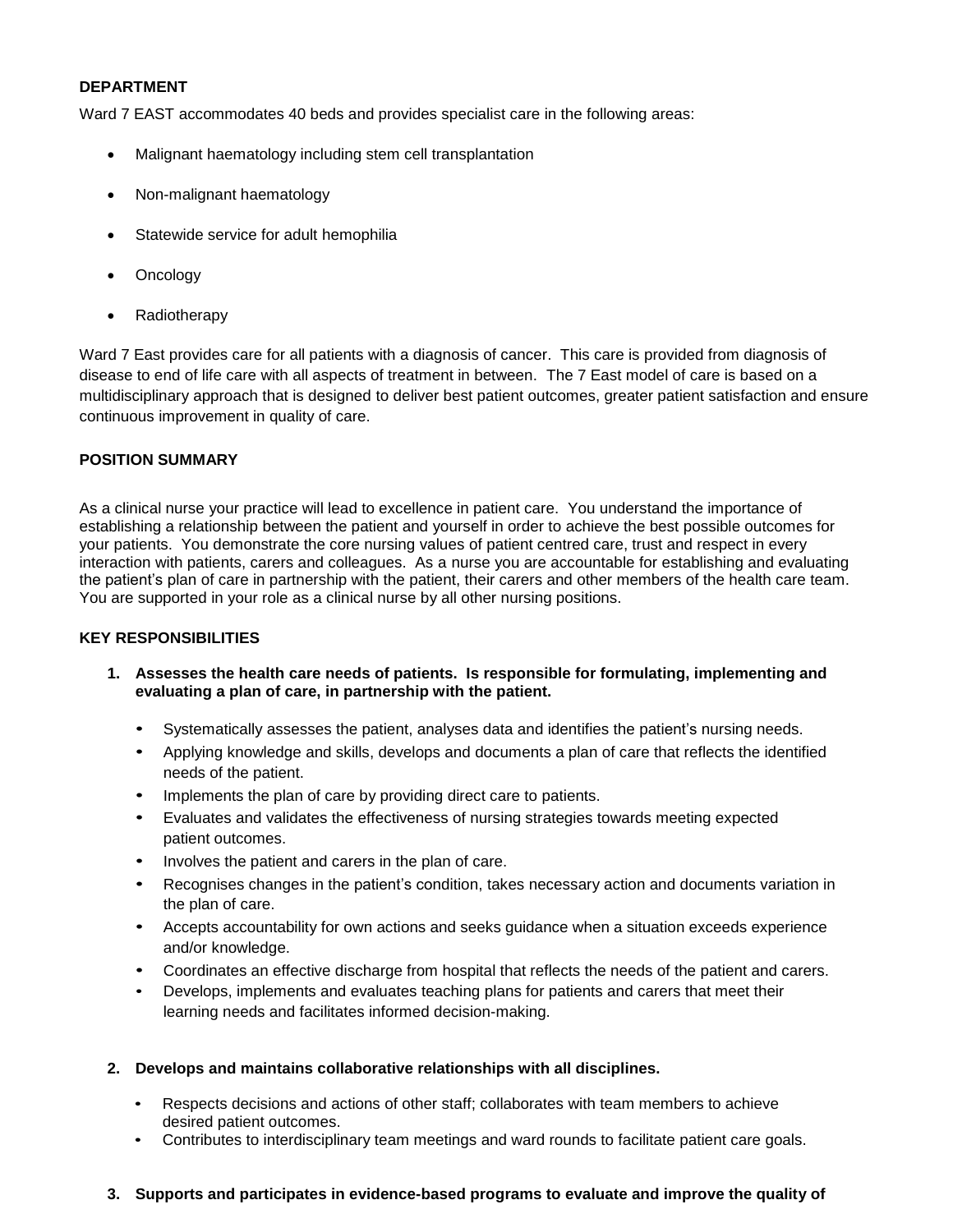#### **nursing care and patient outcomes.**

- Maintains current knowledge of clinical practice and research in nursing.
- Actively participates in identifying areas of nursing practice where improvements can be made to the quality of nursing care.
- Initiates, participates in and/or facilitates research in nursing.

### **4. Commits to ongoing professional development of self, other staff and the profession.**

- Accepts responsibility for own continuing professional development by setting realistic goals based on assessment of individual strengths and learning needs.
- Supports the development of others by acting as a resource to colleagues and participating in orientation and preceptoring of new staff, graduate nurses and undergraduates.
- Participates in continuing education activities, committees and professional groups.
- Participates in quality improvement activities within the organisation to improve care delivery and our patient experience.